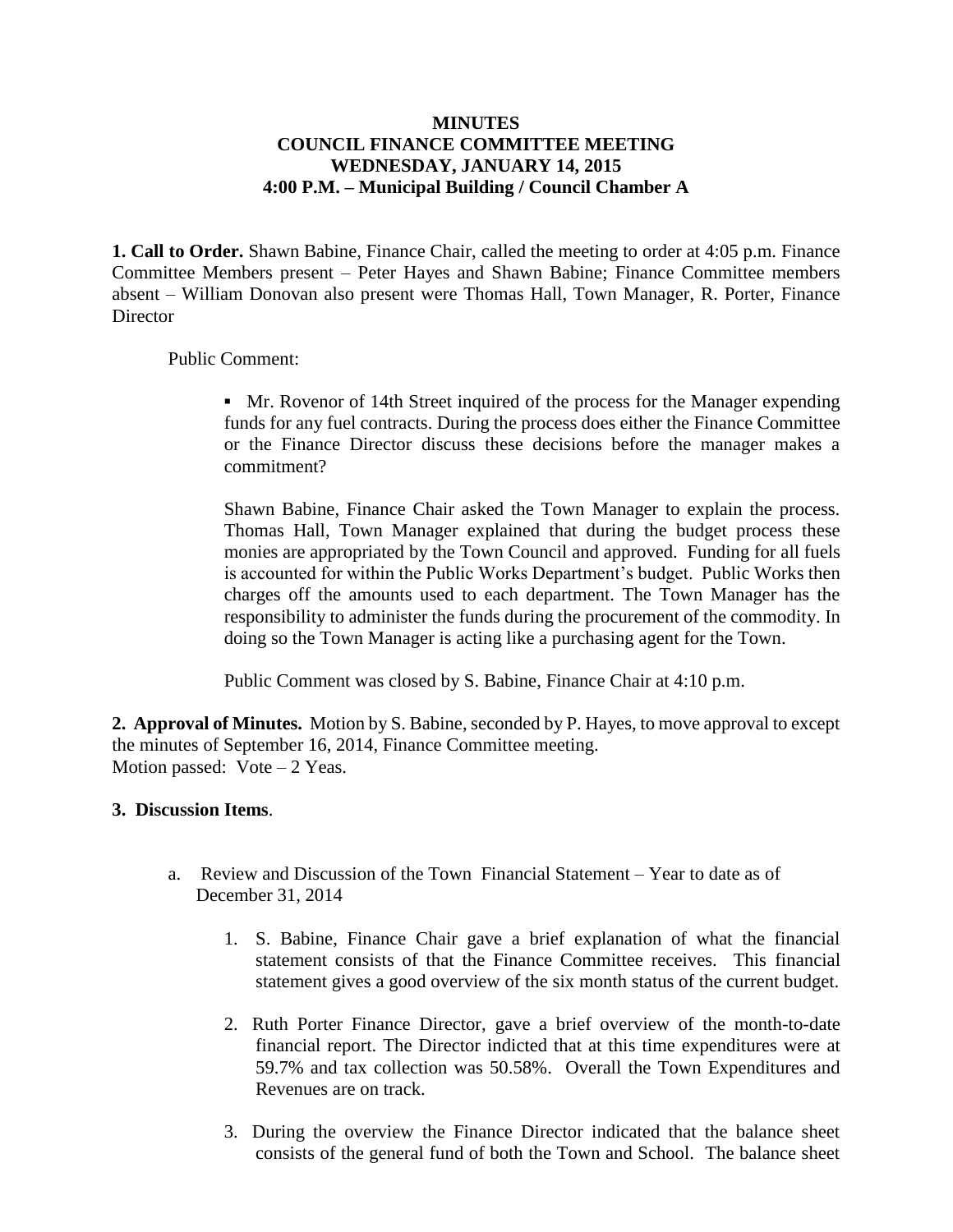does not include the infrastructure but does include the fixed assets and the values. It has been within the last four years that the Finance Department has worked to update and include all of the Town assets and values.

- 4. P. Hayes, Councilor inquired if the Finance Director would give an explanation of what makes up the line Tax Liens under the Assets. The Finance Director stated that the line consists of properties that taxes have not been paid by the deadline. The lien process begins after the 30 day notice automatically a lien is filed the taxpayer has 18 months to pay the back taxes at which time there is an automatic foreclosure . The values showing in this line are only the amounts of the actual taxes that have not been paid.
- 5. S. Babine inquired as to what is the aging process that the Town keeps the property. The Finance Director stated that we keep the property until it is sold. The Town is the  $1<sup>st</sup>$  to be paid for unpaid taxes before any other bad debt is paid once the property is sold. R. Porter, Finance Director stated that the Town follows the state rules concerning liens.
- 6. T. Hall, Town Manager stated that the Town just foreclosed on the 2012 liens the oldest would be 2013 taxes. The Town Manager stated that whenever the Town goes out to bond those companies always look at our collection rate. Scarborough is always rated very good as historically the Town's rate is 99% collected.
- 7. S. Babine, Finance Chair inquired if Councilor Hayes would agree to concentrate on accounts with balances of \$100,000 and above going forward with the financial review. Councilor Hayes was in full agreement to proceed with balances of \$100,000 and above.
- 8. The Finance Director reviewed and gave a brief explanation of the Town's liabilities, accounts payable goods received, what is a purchase order, encumbrances, performance guarantees, as well as the various revenue categories, expenditures, capital expenses and more. On the expenditure side everything is on track to date at 50% expended.
- 9. S. Babine, Finance Chair inquired as to what is the total debt of Town. R. Porter, Finance Director stated that it is roughly 96 or 97 million. T. Hall, Town Manager stated that State laws guide municipalities as to the total debt that can incurred which is 5% of the total evaluation and Scarborough is at roughly 1%. S. Babine, Finance Chair would like a breakdown of total School debt and Town debt. The Town Manager and Finance Director will provide more clarity to the committee as to the breakdown of debt between Town and School. S. Babine, Finance Chair would like to have a trend analysis done comparing the last five years of total town debt.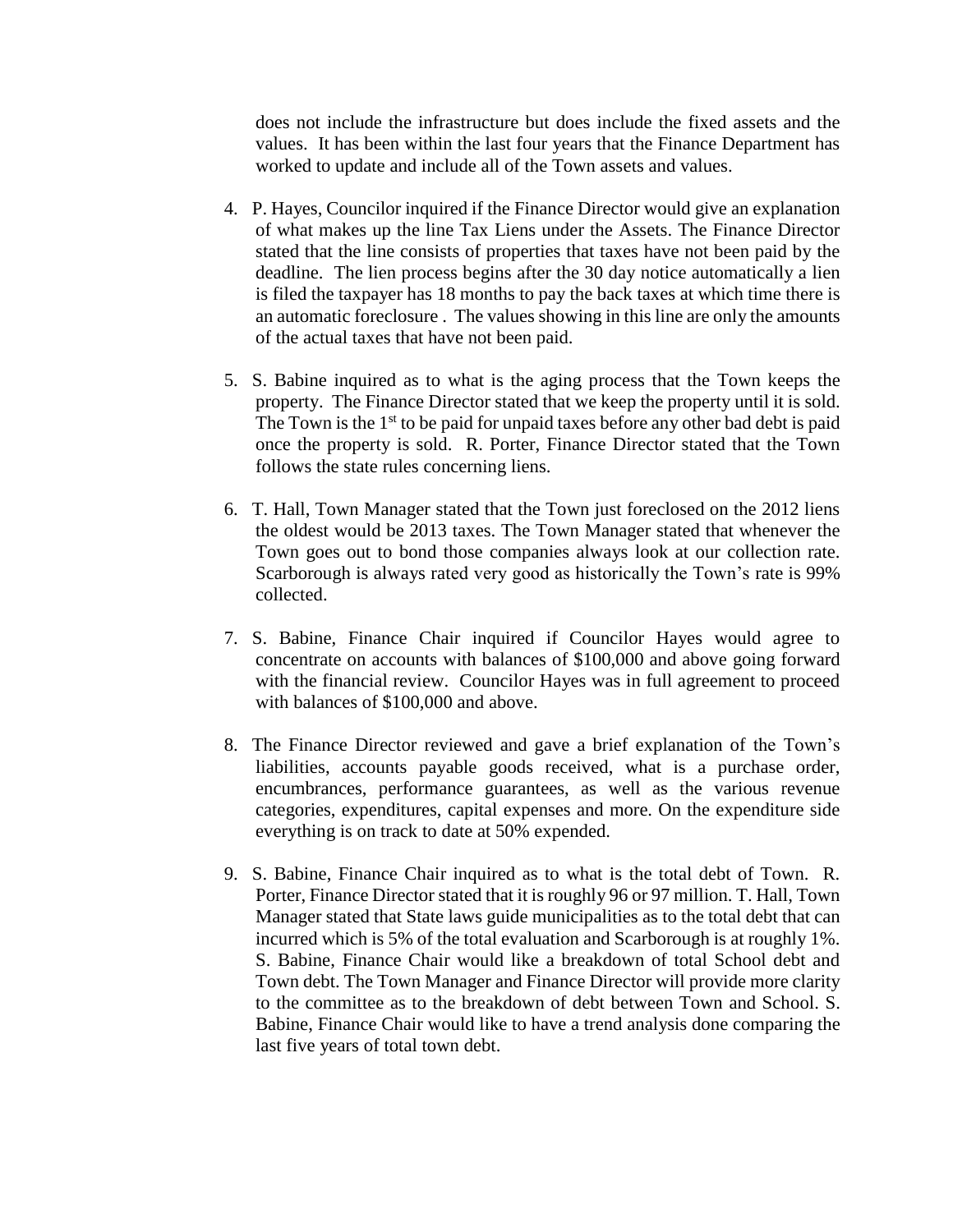- b. Discussion on the Introduction FY2016 Budget Presentation
	- 1. S. Babine, Finance Chair stated that this is an opportunity to consider a new timeline that is productive for both the Town and School. This will be an action item to be discussed at the next joint workshop on January 22, 2015 at 1:30 p.m.

T. Hall, Town Manager stated that he and the Superintendent have been in discussion and will be prepared with a proposed process and timeline to be discussed at the joint workshop.

S. Babine, Finance Chair stated that it is going to be a rigorous challenge to come up with an approved budget due to all of the timeline constraints that are beyond the Town's control.

T. Hall, Town Manger requested input for the internal review process so as to serve the Finance Committee's needs. The presented chart has been the previous year's review process for the departments.

S. Babine, Finance Chair stated that he plans to present the Council with a questionnaire requesting a priority list of areas to focus on during the budget reviews. By doing so the Finance Committee can concentrate on areas that the full Council may have an interest in.

T. Hall, Town Manager stated that in previous years a line item review has been done by each department. The Manager has proposed to Department Heads a new budget format with all the same information introduced through a new piece indicating the large budget drivers of each department. The line item detail will still be compiled and shown within the budget. The new budget format will show the big picture while providing a quick snapshot of what drives department budgets. Each department's budget is made up of five or six different categories that can show the significant information and cost for each department.

Public Comment

**▪** Mr. Rovenor of 14th Street inquired if the next Fire Truck purchase could be a line in the budget rather than go out to referendum? Mr. Rovenor suggested that monies be placed in the budget every year until a new truck were needed then the money would be there to purchase the vehicle.

S. Babine Chair, was able to explain that due to the Town Charter any purchase over \$400,000 must go out to referendum. The Chair stated that we could look into the availability to perhaps place monies into a restricted reserve account per the reserve fund policy for such purchases.